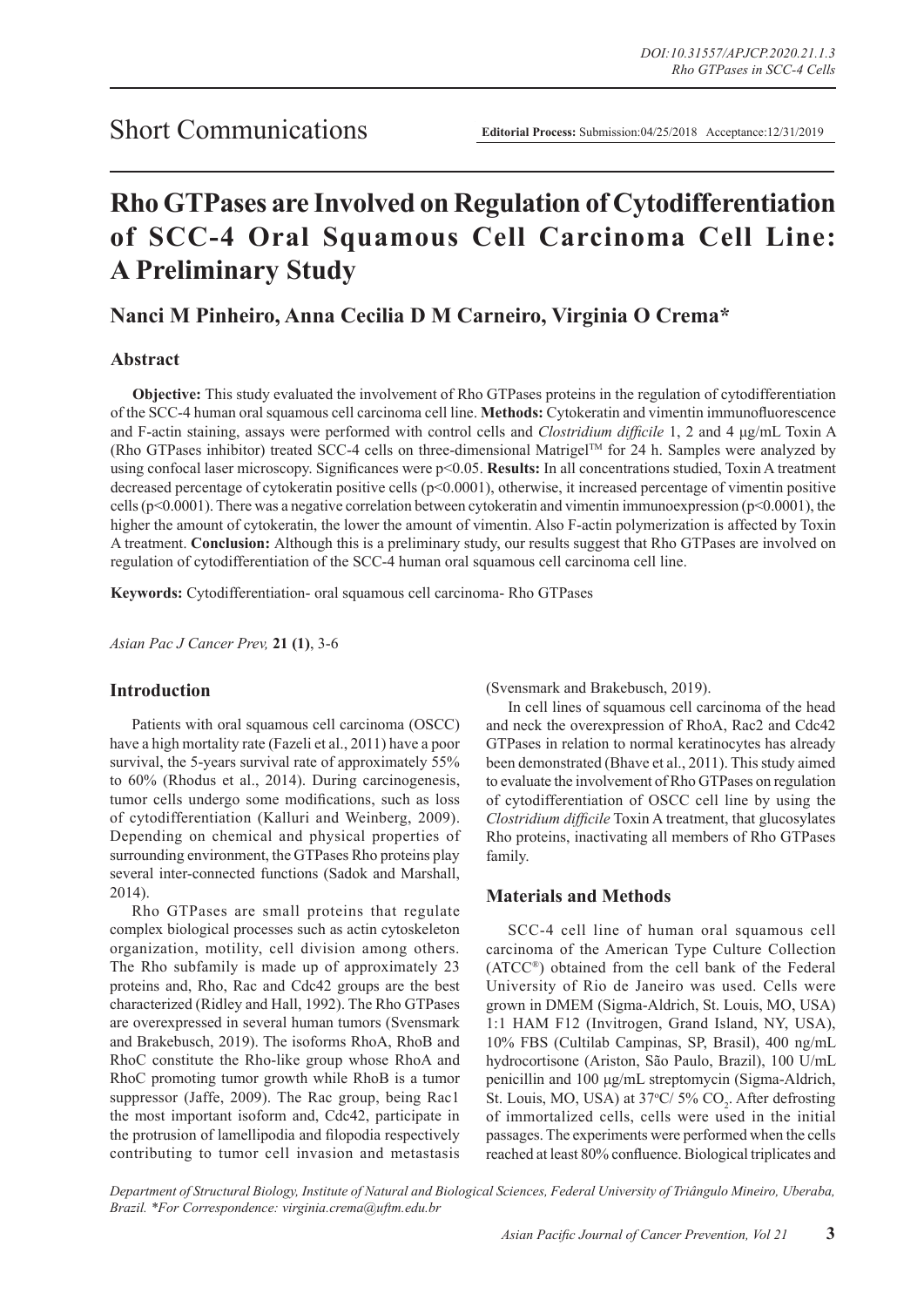experimental duplicates were performed.

#### *Immunofluorescence*

1x105 SCC-4 cells/well (biological triplicates) control and *Clostridium difficile* Toxin A - ToxA (List Biological Labs, Campbell, CA, USA) treated: 1, 2 and 4 μg/mL cultured on three-dimensional MatrigelTM for 24 h. 4% paraformaldehyde fixed for 1 h; incubated with: 0.2% Triton X-100 for 5 min, 3% BSA for 20 min, mouse anti-vimentin or anti-cytokeratin clone AE1/AE3 (Santa Cruz Biotechnology, Santa Cruz, CA, USA) at 1:50 overnight , Alexa-488-labelled secondary antibody chicken anti-mouse (Molecular Probes, Eugene, OR, USA) at 1:1,000 for 2 h, rhodamine-conjugated phalloidin (Molecular Probes, Eugene, Ore, USA) at 1:100 for 30 min and DAPI at 1:500 for 15 min.

Ten immunofluorescence images were obtained randomly at 40x with a laser scanning confocal microscope (Zeiss®, Göttingen, Lower Saxony, Germany)) in order to quantify intermediate filaments that are used as a marker of epithelial cells and a marker of mesenchymal cells, cytokeratin and vimentin, respectively. Morphometry was performed by using Zen Blue software (Zeiss®). Nuclei DAPI stained were counted and were consider as 100%. The cells stained for cytokeratin or vimentin were counted. The percentage of cytokeratin and vimentin positive cells was calculated by using Microsoft Excel® (Redmond, Washington, Estados Unidos).

Levene's test, Kruskal-Wallis and Dunnet C post-test (vimentin), ANOVA and Tukey post-test (cytokeratin), also Correlation of Pearson were performed by using SPSS 16.0®(San Francisco, CA, USA) software and graphics with GraphPad Prism*®* (San Diego, CA, USA). Significance was  $p<0.05$ .

#### **Results**

*Rho GTPases are involved on regulation of cytodifferentiation of the SCC-4 human oral squamous cell carcinoma cell line*

In all concentrations studied, ToxA treatment decreased percentage of cytokeratin positive SCC-4 cells [F(3,39)=62.648, p<0.0001]: 75.8±11.8% (ToxA 1μg/mL), 38.8±14.4% (ToxA 2μg/mL), 31.4±14.0% (ToxA 4μg/mL) compared to  $93.5\% \pm 4.5\%$  of control cells (Figure 1a-d,i). Otherwise, in all concentrations studied, ToxA treatment increased percentage of vimentin positive SCC-4 cells [χ(3)=29.010, p<0.0001]: 48.5±20.6% (ToxA 1μg/ mL), 62.82±13.39% (ToxA 2μg/mL) and 80.41±11.5% (ToxA 4μg/mL) compared to 8.3±4.9% control cells (Figure 1e-g,j). There was a negative correlation between cytokeratin and vimentin immunoexpression [r=-0.77, n=40, p<0.0001], the higher the amount of cytokeratin, the lower the amount of vimentin (Figure 1k).

As expected, control cells cultured in three-dimensional culture for 24 h showed a well-developed cytoplasm with a prominent cytoskeleton and evident cortex. Cells treated with ToxA (1, 2 and 4μg/mL) showed evident

*Statistical Analysis*



Figure 1. Rho GTPases are Important to Cytodifferentiation of Oral Squamous Cell Carcinoma Cell Line. Confocal analysis from a single section. Nuclei stained with DAPI (blue). Effects of inhibition of Rho GTPases with a broad spectrum inhibitor, *Clostridium difficile* Toxin A on SCC-4 cells: cytokeratin stain (green) control SCC-4 cells (a) and treated cells at 1μg/mL (b), 2μg/mL (c) and 4μg/mL (d); vimentin stain (green): control SCC-4 cells (e), treated cells at 1μg/mL (f), 2μg/mL (g) and  $\overline{4}$ μg/mL(h). Morphometry of percentual of positive cells for citokeratin (i) and vimentin (i),  $*_{\rm p}$  <0.001 and  $*_{\rm p}$  <0.0001. Negative correlation of citokeratin and vimentin immunoexpression, p <0.0001 (k).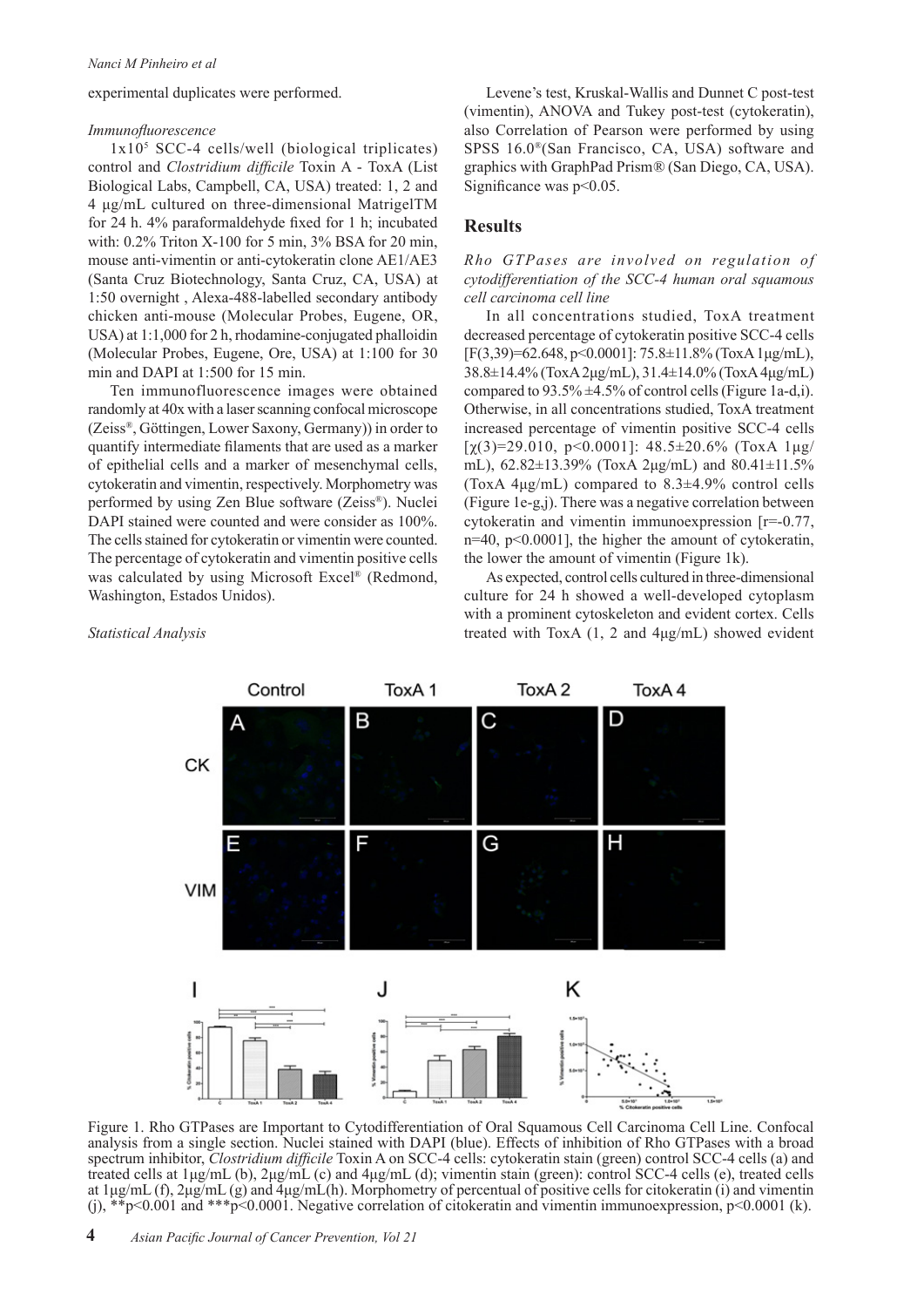

Figure 2. Rho GTPases are Important on Actin Cytoskeleton Organization of Oral Squamous Cell Carcinoma Cell Line. Sequential confocal images were compacted to show the threedimensional aspect. F-actin rhodamine-phalloidin stained (red) and nuclei DAPI stained (blue). Effects of inhibition of Rho GTPases *Clostridium difficile* Toxin A on SCC-4 cells actin cytoskeleton: control cells (a) and treated cells: 1μg/mL (b),  $2\mu g/mL$  (c) and  $4\mu g/mL$  (d).

morphological changes when compared to control cells, treated cells presented a reduced cytoplasm, also F-actin and cortical actin polymerization was affected (Figure 2a-d).

#### **Discussion**

The results found in this study demonstrated the involvement of Rho GTPases proteins in the regulation of cytodifferentiation in oral squamous cell carcinoma cells. Epithelial cells express as marker cytokeratin and mesenchymal cells express vimentin, and the inhibition of Rho GTPases results in stimulation of cytodifferentiation characterized by increased expression of vimentin, an undifferentiated cells marker (Kalluri and Weinberg, 2009). In this study, the cytodifferentiation of SCC-4 cells was affected, decreasing cytokeratin and increasing vimentin immunoexpression, and results showed that the higher the amount of vimentin, the lower the amount of cytokeratin after the Rho GTPases inhibition for 24 hours. Therefore, an inhibition of Rho GTPases results in stimulation of cytodifferentiation characterized by increased expression of vimentin, an undifferentiated cells marker. In this study, the importance of Rho GTPases was demonstrated by their inhibition with *Clostridium difficile* Toxin A (broad spectrum inhibitor of the Rho GTPases family) treatment. *Clostridium difficile* Toxin A exerts an inhibitory effect on all Rho GTPases, and each of them plays a specific role (Zheng et al., 2006).

Head and neck SCC cell lines have high levels of constitutive Rac1 activated that are important to regulate cell invasion, however levels of GTP-RhoA and GTP-Cdc42 were restricted (Patel et al., 2007) and RhoC expression was increased then normal oral epithelium (Kleer et al., 2006). RhoC expression were reduced in tongue SCC cells transfected with ectopic miR-138, and led cells to and changed morphology and increased cell migration and invasion (Jiang et al., 2010).

The work with immortalized culture makes it possible to manipulate signaling pathways by applying drugs under controlled conditions to analyze biological processes involved with tumorigenesis. On the other hand, it is not possible to understand the interference of various stimuli received by the tumor cell in its microenvironment *in vivo*. Although this study had not used techniques to detect which member of the family of Rho GTPases regulated the biological processes studied, results demonstrated that Rho GTPases are involved on regulation of cytodifferentiation of OSCC cell line. Future studies may elucidate the effect of chemotherapy on specific small GTPases proteins on cytodifferentiation of OSCC cell line.

#### **Acknowledgements**

We are grateful for financial support of Fundação de Amparo à Pesquisa do Estado de Minas Gerais - FAPEMIG (APQ-02333-18) and Coordenação de Aperfeiçoamento de Pessoal de Nível Superior - CAPES (scholarship).

#### **References**

- Bhave SL, Teknos TN, Pan Q (2011). Molecular parameters of head and neck cancer metastasis. *Crit Rev Eukaryot Gene Expr*, **21**, 143-53.
- Fazeli Z, Pourhoseingholi MA, Pourhoseingholi A, et al (2011). Mortality of oral cavity cancer in Iran. *Asian Pac J Cancer Prev*, **12**, 2763-66.
- Jaffe ES (2009). The 2008 WHO classification of lymphomas: implications for clinical practice and translational research. *Hematol Am Soc Hematol Educ Program*, 2009, 523-31.
- Jiang L, Liu X, Kolokythas A, et al (2010). Downregulation of the Rho GTPase signaling pathway is involved in the microRNA-138-mediated inhibition of cell migration and invasion in tongue squamous cell carcinoma. *Int J Cancer*, **127**, 505-12.
- Kalluri R, Weinberg RA (2009). The basics of epithelial-mesenchymal transition. *J Clin Invest*, **119**, 1420-28.
- Kleer CG, Teknos TN, Islam M, et al (2006). RhoC GTPase expression as a potential marker of lymph node metastasis in squamous cell carcinomas of the head and neck. *Clin Cancer Res*, **12**, 4485-90.
- Patel V, Rosenfeldt HM, Lyons R, et al (2007). Persistent activation of Rac1 in squamous carcinomas of the head and neck: evidence for an EGFR/Vav2 signaling axis involved in cell invasion. *Carcinogenesis*, **28**, 1145-52.
- Rhodus NL, Kerr AR, Patel K (2014). Oral cancer: leukoplakia, premalignancy, and squamous cell carcinoma. *Dent Clin North Am*, **58**, 315-40.
- Ridley AJ, Hall A (1992). The small GTP-binding protein rho regulates the assembly of focal adhesions and actin stress fibers in response to growth factors. *Cell*, **70**, 389-99.
- Sadok A, Marshall CJ (2014). Rho GTPases: masters of cell migration. *Small GTPases*, **5**, e297101-7.
- Svensmark JH, Brakebusch C (2019). Rho GTPases in cancer: friend or foe?. *Oncogene*, [Epub ahead of print].